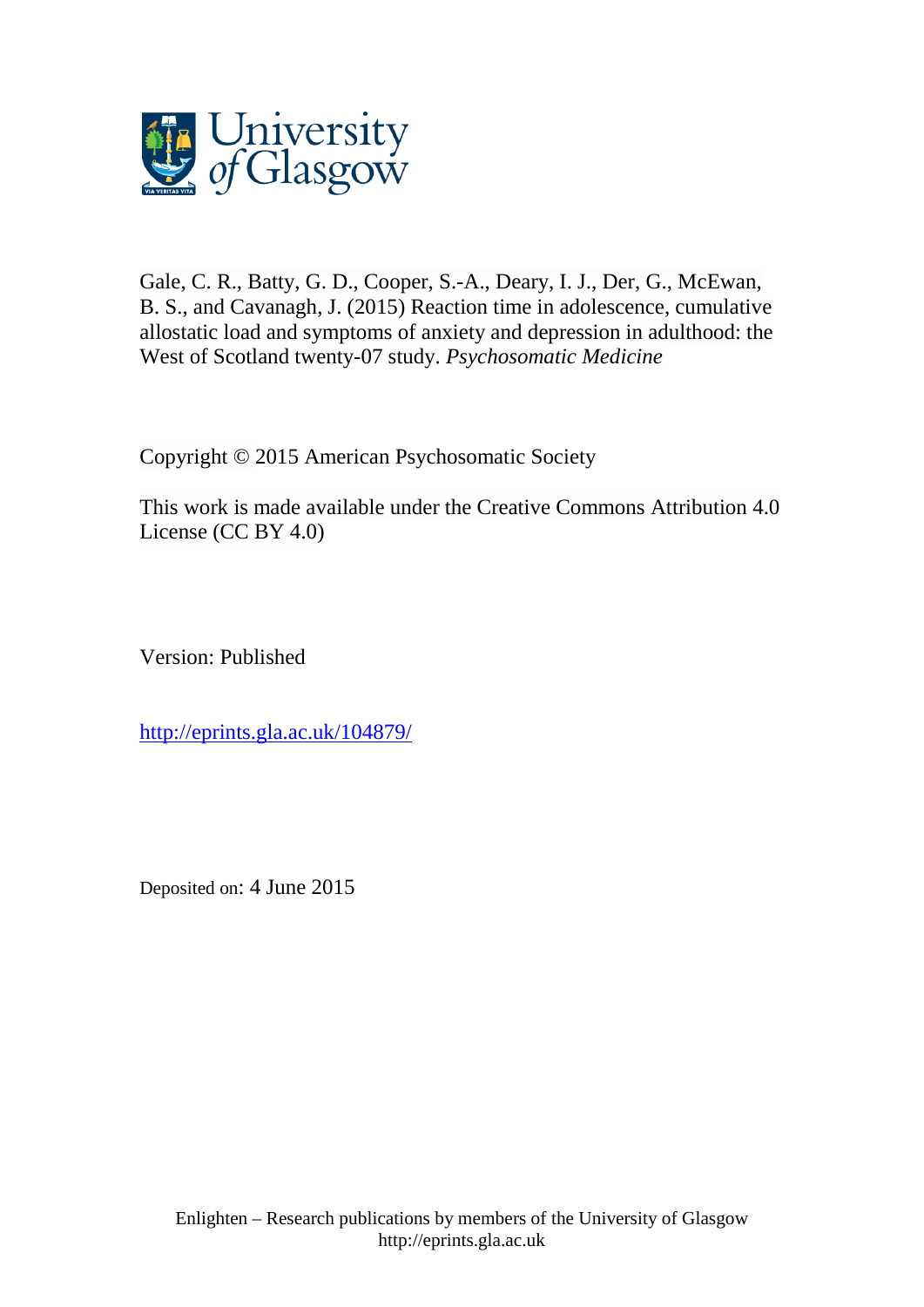# **OPEN**

# Reaction Time in Adolescence, Cumulative Allostatic Load, and Symptoms of Anxiety and Depression in Adulthood: The West of Scotland Twenty-07 Study

Catharine R. Gale, PhD, G. David Batty, PhD, Sally-Ann Cooper, MD, Ian J. Deary, PhD, Geoff Der, DPhil, Bruce S. McEwen, PhD, and Jonathan Cavanagh, MD

# ABSTRACT

Objective: To examine the relation between reaction time in adolescence and subsequent symptoms of anxiety and depression and investigate the mediating role of sociodemographic measures, health behaviors, and allostatic load.

Methods: Participants were 705 members of the West of Scotland Twenty-07 Study. Choice reaction time was measured at age 16. At age 36 years, anxiety and depression were assessed with the 12-item General Health Questionnaire (GHQ) and the Hospital Anxiety and Depression Scale (HADS), and measurements were made of blood pressure, pulse rate, waist-tohip ratio, and total and high-density lipoprotein cholesterol, C-reactive protein, albumin, and glycosolated hemoglobin from which allostatic load was calculated.

Results: In unadjusted models, longer choice reaction time at age 16 years was positively associated with symptoms of anxiety and depression at age 36 years: for a standard deviation increment in choice reaction time, regression coefficients (95% confidence intervals) for logged GHQ score, and square-root–transformed HADS anxiety and depression scores were 0.048 (0.016–0.080), 0.064 (0.009–0.118), and 0.097 (0.032–0.163) respectively. Adjustment for sex, parental social class, GHQ score at age 16 years, health behaviors at age 36 years and allostatic load had little attenuating effect on the association between reaction time and GHQ score, but weakened those between reaction time and the HADS subscales. Part of the effect of reaction time on depression was mediated through allostatic load; this mediating role was of borderline significance after adjustment.

Conclusions: Adolescents with slower processing speed may be at increased risk for anxiety and depression. Cumulative allostatic load may partially mediate the relation between processing speed and depression.

Key words: reaction time, anxiety, depression, allostatic load.

# INTRODUCTION

There is evidence from several cross-sectional studies of adults that depression is often accompanied by less efficient cognitive function, as indicated by slower speed of information processing. People diagnosed as having major depression and those who report symptoms of depression

have been shown to perform less well on a range of measures of processing speed, such as the Processing Speed Index of the Wechsler Adult Intelligence Scale-III (1), the

GHQ = General Health Questionnaire, HADS = Hospital Anxiety and Depression Scale,  $HbA1c =$  glycosolated hemoglobin,  $HDL =$ high-density lipoprotein,  $SD =$  standard deviation

Copyright © 2015 by the American Psychosomatic Society. This is an open access article distributed under the Creative Commons Attribution License 4.0 (CCBY), which permits unrestricted use, distribution, and reproduction in any medium, provided the original work is properly cited.

**SDC** Supplemental Content

From the Centre for Cognitive Ageing and Cognitive Epidemiology (Gale, Batty, Deary, Der), Department of Psychology, University of Edinburgh, Edinburgh, UK; MRC Lifecourse Epidemiology Unit (Gale), University of Southampton, Southampton, UK; Department of Epidemiology & Public Health (Batty), University College London, UK; Alzheimer Scotland Dementia Research Centre (Batty), University of Edinburgh, Edinburgh, UK; Sackler Institute of Psychobiological Research (Cavanagh), Institute of Health & Wellbeing (Cooper), and MRC Social and Public Health Sciences Unit (Der), University of Glasgow, Glasgow, Scotland, UK; and Margaret Milliken Hatch Laboratory of Neuroendocrinology (McEwen), The Rockefeller University, New York City, New York.

Address correspondence and reprint requests to Catharine R. Gale, PhD, MRC Lifecourse Epidemiology Unit, Southampton General Hospital, Southampton, SO16 6YD, UK. E-mail: crg@mrc.soton.ac.uk

Received for publication April 3, 2014; revision received January 17, 2015.

DOI: 10.1097/PSY.0000000000000189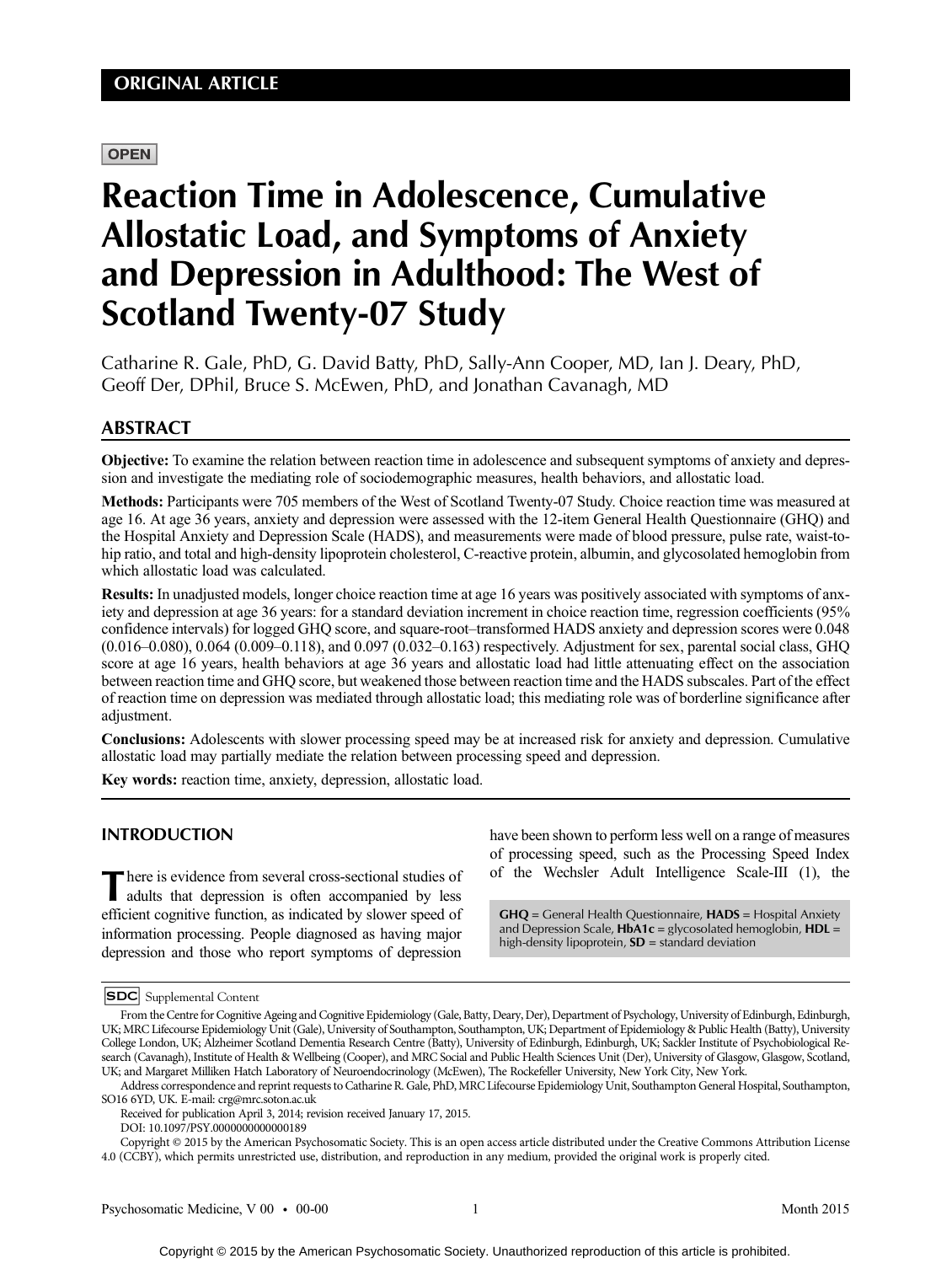Trailmaking Test (2), the Stroop Color-Word Test (3), inspection time (4), and reaction time (5). Slowed processing speed has also been found in depressed children (6). Whether the presence of anxiety is accompanied by slower processing speed has been much less studied, but the few investigations of people with various types of anxiety disorder—all based on small samples—have found no evidence of this (7,8).

It is unclear from these studies whether the slower processing speed observed in people with depression was an effect of the disorder or whether it preceded the onset of illness and was in fact a risk factor for it. Findings that people who have recovered from an episode of depression tend to have slower processing speed than healthy controls suggests the deficit might be trait dependent rather than state dependent (2,9), but evidence from longitudinal studies is needed to establish whether slower processing speed is a risk factor for onset of depression. To our knowledge, there have been no such studies to date. There is, however, a body of longitudinal evidence that lower scores on tests of intelligence or general cognitive ability in youth are a risk factor for later diagnosis with depression or anxiety and for reporting symptoms of these disorders (10–15).

Scores on tests of intelligence are moderately highly correlated with reaction time and scores on other measures of processing speed, such that people with higher intelligence tend to process information faster (16–19). It is therefore plausible that scores on a measure of processing speed in youth may be predictive of depression and anxiety later in life.

The concept of allostatic load may provide a potential biological mechanism for understanding any links between processing speed in youth and later mental health. Allostasis refers to the long-term functional changes that take place in physiological systems to maintain stability in the face of stressors (20). Such adaptations, which may affect the operating range of biological systems, are protective in the short-term but can come at a cost in terms of increased risk of morbidity or death (21). This cost, termed allostatic load by McEwen and Stellar (22), may result in maladaptive stress responding (23).

Slower processing speed and its links to lower intelligence may lead to increased stress and difficulties responding to adversity earlier in life—increasing the burden of allostatic load. This can lead to a vicious circle in that prolonged elevated allostatic load can adversely affect neurological processes, particularly in the prefrontal cortex and hippocampus (23,24). These brain regions are important for cognitive functioning, including processing speed, and neurobiological impairments in these regions have also been implicated in mental disorders. Evidence in 17-year-olds has shown that increased allostatic load is associated with cognitive deficits in the form of poorer working memory (25). Conversely, higher ability may increase the likelihood of entry into a healthy and stimulating environment that, in turn, offsets increases in allostatic load. This also increases the likelihood of making healthy life-style choices, which again reduce allostatic load. Animal models suggest that the psychological sequelae of high allostatic load may include depression and anxiety (26), but evidence for this in humans is still relatively limited (27). It is possible that any link in humans between processing speed and subsequent symptoms of depression and anxiety might be mediated through allostatic load.

We used data from the population-based West of Scotland Twenty-07 Study to investigate the prospective relationship between processing speed, as measured by reaction time, at around age 16 years and symptoms of depression and anxiety 20 years later, and to explore the potential mediating role of cumulative allostatic load.

### **METHODS**

#### **Participants**

The Twenty-07 Study was established in the West of Scotland in 1986 to investigate longitudinally the processes producing or maintaining inequalities in health (28,29). It consists of three age cohorts, born around 1932, 1952, and 1972, members of which were randomly selected from the Central Clydeside Conurbation. Comparison of these cohorts with an equivalent sample from the United Kingdom's 1991 Census Samples of Anonymised Records revealed no significant differences in terms of sex, social class, car ownership, or household tenure (30). Baseline interviews (Wave 1) were carried out in 1987/1988, and the most recent wave of data collection (Wave 5) took place in 2007/2008. In the current study, we use data collected at Wave 1 and Wave 5 on the 1972-born cohort. We restricted our study to this youngest cohort as levels of anxiety and depression at Wave 1 when the cohort was aged approximately 16 years were low; therefore, there was less likelihood that any association we found between reaction time at that age and subsequent symptoms of anxiety or depression would be due to reverse causation. The age of this cohort also made it unlikely that somatic illness at Wave 1 would have affected both reaction time and propensity to anxiety or depression.

Ethical approval for Wave 1 was granted in 1986 by the ethics subcommittee of the West of Scotland Area Medical Committees and the GP Sub-Committee of Greater Glasgow Health Board. Wave 5 was approved by Tayside Committee on Medical Research Ethics A. Written consent to participate was obtained from parents at Wave 1 (when participants were aged 16 years) and from the participants at Wave 5.

#### Measures

#### Reaction Time

Four-choice reaction time was measured at Wave 1 with a portable device designed for the UK Health and Lifestyle Survey (31), as has been described previously (16). The participant rested the second and third fingers of the left and right hands on keys marked 1, 2, 3, and 4, respectively. When a number (between 1 and 4) appeared on the liquid crystal display screen, the participant attempted to press the correct key as quickly as possible. There were eight practice trials and 40 test trials, and an interstimulus interval that varied between 1 and 3 seconds. The mean and standard deviation (SD) of correct and incorrect trials were calculated separately. The current analyses are based on the mean of the correct trials.

#### Symptoms of Anxiety and Depression

Symptoms of anxiety and depression were assessed at Wave 5 using the 12 item General Health Questionnaire (GHQ) (32) and the Hospital Anxiety and Depression Scale (HADS) (33). The latter has two subscales each of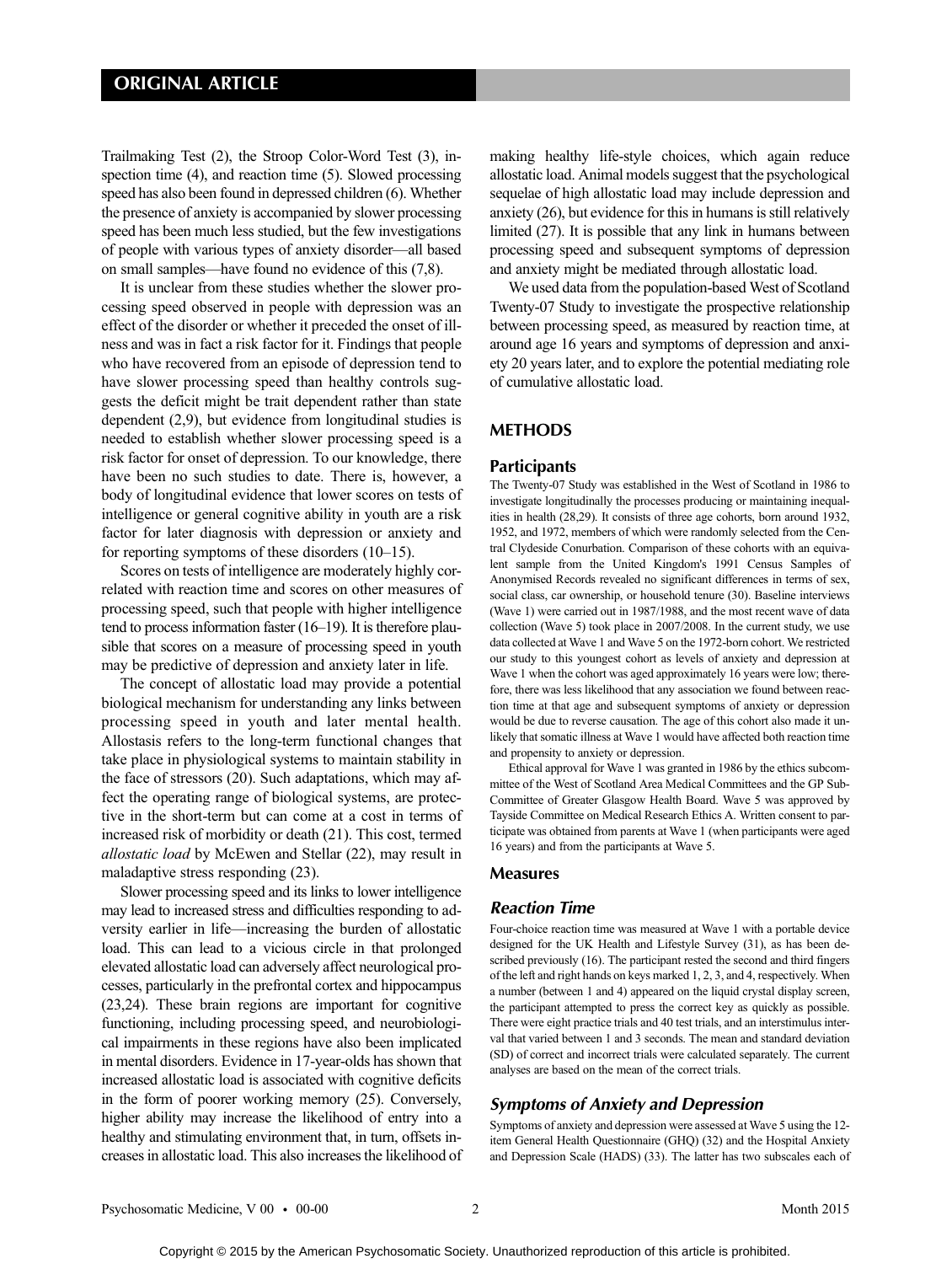seven items. Both these self-completion questionnaires measure the common mental health problems of anxiety and depression. The GHQ items include four response options  $(0-3)$ , giving a total score that ranges from 0 to 36. Higher scores indicate more severe distress.(34) The HADS items include four response options (0–3), giving a total score for each subscale ranging from 0 to 21, with higher scores indicating more severe symptoms (35).

## Allostatic Load

We used data from Wave 5 on nine biomarkers representing different contributing factors to allostatic load, namely, C-reactive protein, glycosolated hemoglobin, albumin, total and high-density lipoprotein (HDL) cholesterol, systolic and diastolic blood pressure, pulse rate, and waist-to-hip ratio. Nonfasting venous blood samples were collected and assayed for C-reactive protein (using latex-enhanced turbidimetry), glycosylated hemoglobin (HBA1c; using Menarini method), albumin (using cholesterol oxidase), and total and HDL cholesterol (using the accelerator selective detergent method) at the Glasgow Royal Infirmary. The coefficient of variation for each of the assays was as follows: C-reactive protein,  $\leq 6\%$ ; glycosolated hemoglobin,  $\leq 1\%$ ; albumin,  $\leq 3.8\%$ ; and total cholesterol, ≤3%. Systolic and diastolic blood pressure and pulse rate were measured using an Omron HEM-705CP automated oscillometric device. Waist and hip circumferences were measured by a trained nurse using a standard protocol, and their ratio subsequently calculated. Participants provided information about current medication. For the small number of participants who were currently using antihypertensive medication (of our analytical sample,  $n = 12$ ), diabetes medication ( $n = 5$ ), statins ( $n = 11$ ), diuretics ( $n = 2$ ), or β-blockers (n = 5), values of systolic and diastolic blood pressure, total and HDL cholesterol, and C-reactive protein were adjusted to take account of the effect of the medication as follows. Systolic and diastolic blood pressures were increased by 10 and 5 mm Hg, respectively, in those on antihypertensive medication; total cholesterol wasincreased by 1.8 mM in those on statins and reduced by 4% in those on diuretics (36,37); HDL cholesterol was increased by 10% in those on β-blockers (37); HbA1c was increased by 1% in those on medication for diabetes (38); and C-reactive protein by increased by 0.02 mg/dl in those on statins (39). Participants who reported having an operation or accident within the last month were excluded from analyses.

There remains much debate about the best way to operationalize allostatic load (27). Here, we calculated SD scores (zero mean, unit SD) for each component of allostatic load (systolic and diastolic blood pressures, pulse rate, total and HDL cholesterol, albumin, HbA1c, C-reactive protein, and waist-to-hip ratio) for men and women separately, and the sum of these SD scores was taken as a measure of allostatic load. Table S1 (Supplemental Digital Content 1,<http://links.lww.com/PSYMED/A211>) shows mean (SD) or median (interquartile range) values of allostatic load and each of its components and the correlations between these variables in the sample on which our analysis is based.

# Other Covariates

Symptoms of anxiety and depression at Wave 1 were assessed using the 12 item GHQ. Parental occupational social class was based on the father's current or previous job or, if no father was present, the mother's current or previous job at Wave 1, classified in six categories (professional, managerial/ technical, skilled nonmanual, skilled manual, partly skilled, unskilled) (40). We regarded GHQ score at Wave 1 and parental social class as potential confounding factors. Educational attainment by Wave 5 was based on years of full-time education. Participants also provided information at Wave 5 on their smoking status (never, ex-smoker, current smoker), their current alcohol consumption (units of alcohol per week), and their physical activity (number of brisk walks undertaken in an average week). We regarded educational attainment and health behaviors as potential mediating factors. Health-related behaviors such as smoking, alcohol intake, and physical activity are likely to contribute to allostatic load by altering its biomarkers.

# Statistical Methods

We used Pearson correlation coefficients to examine the relation between choice reaction time at age 16 years, the measures of mental health at age 36 years, and the covariates. To allow us to adjust for the covariates, we then used linear regression to examine the relation between choice reaction time and the mental health outcomes. The distribution of scores for all three mental health outcomes was positively skewed. To convert scores to a nearer-normal distribution, we used a logarithmic transformation for the GHQ-12 scores and a square-root transformation for the HADS anxiety and depression scores. We used these transformed scores as the dependent variables in the linear regression analyses. Because some studies show a nonlinear relation between alcohol intake and anxiety and depression, we created a categorical variable for the regression analyses, defining participants as abstainers (no alcohol), or drinkers within or above sex-specific recommended weekly limits (≤21 versus 22+ units for men, ≤14 versus 15+ units for women) (41). We used the Sobel-Goodman mediation tests in STATA version 12 to examine the extent to which mediating variables carried the influence of choice reaction time at age 16 years to mental health outcomes at age 36 years.

There were 1515 participants at Wave 1, of whom 942 (62%) took part in Wave 5. Nonrespondents at Wave 5 had a slightly longer mean choice reaction time (575 versus 563) at Wave 1 than respondents ( $p = .020$ ), but there was no difference between these groups in Wave 1 GHQ-12 score  $(p = .35)$ . The analyses that follow are based on 705 participants with complete data on choice reaction time, mental health outcomes, and the covariates.

## RESULTS

At the time of the Wave 5 follow-up, the study participants (54% female) were aged 36.6 (SD = 0.42) years. Table 1 shows the correlations among choice reaction time at age 16 years, scores on the GHQ, HADS anxiety and HADS depression scales at follow-up, allostatic load at follow-up, and the covariates. Longer choice reaction time—in other words, slower processing speed—at age 16 years was associated with greater parental socioeconomic disadvantage  $(r = 0.162)$ , poorer mental health as indicated by higher scores on the GHQ and HADS anxiety and depression scales at age 36 years ( $r = 0.146, 0.104,$  and 0.118), higher allostatic load at age 36 ( $r = 0.128$ ), fewer years of full-time education ( $r = -0.234$ ), and greater likelihood of ever having smoked ( $r = 0.187$ ). Greater allostatic load was associated with greater parental socioeconomic disadvantage, fewer years of full-time education, higher scores on the GHQ and HADS depression scales, and poorer health behavior in terms of smoking, alcohol consumption, and exercise. Allostatic load was also positively correlated with scores on the HADS anxiety subscale, but this association was not statistically significant. Table S2 (Supplemental Digital Content 2,<http://links.lww.com/PSYMED/A212>) shows correlations of allostatic load and its components with choice reaction time at age 16 years, GHQ score at age 16 years, GHQ score at age 36 years, and HADS anxiety and depression scores at age 36 years. The size of the correlations between each of the allostatic load components and reaction time, GHQ, or HADS scores varied.)

The associations between choice reaction time at 16 years and logged GHQ score, and square-root-transformed HADS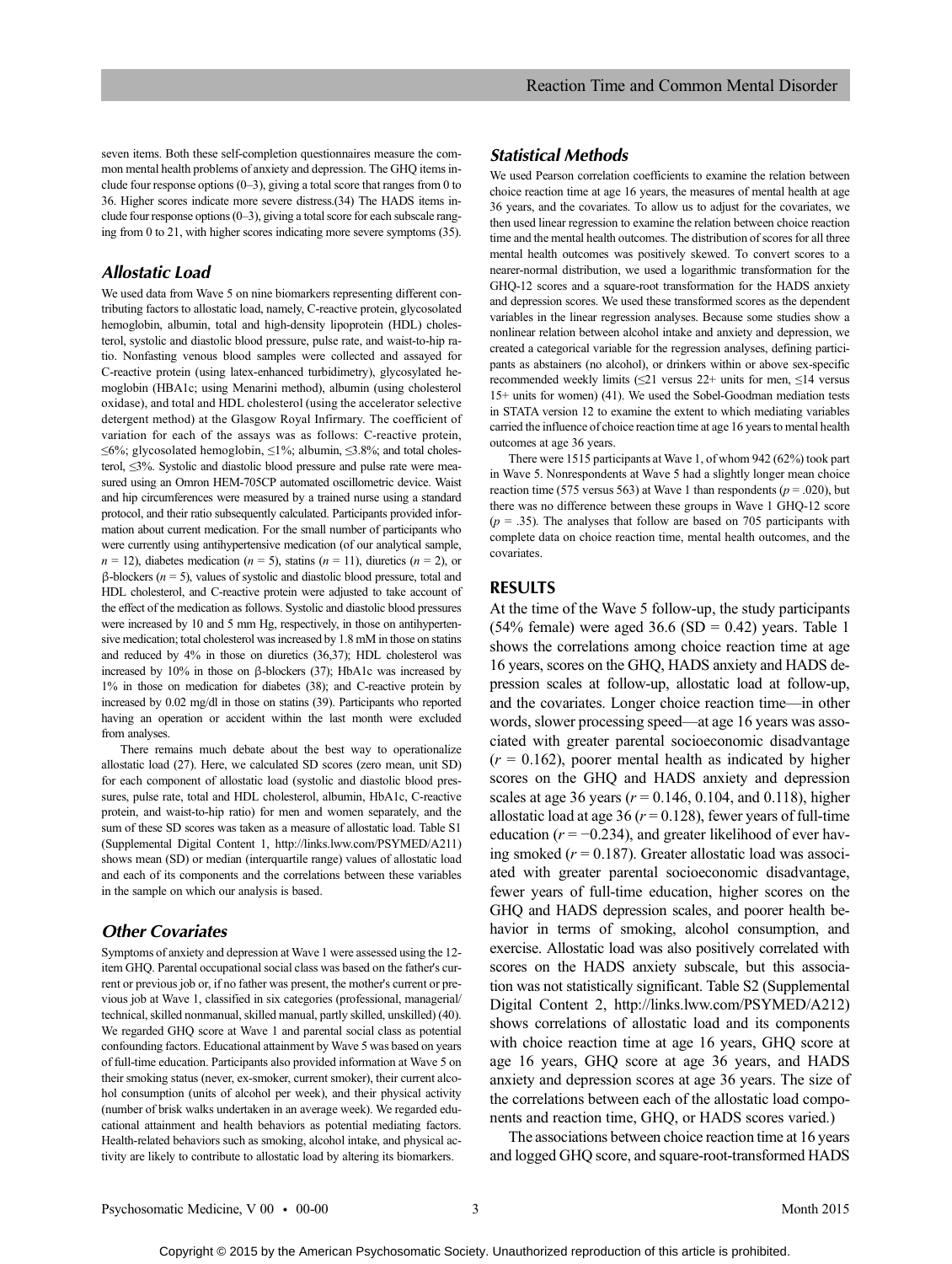| ֖֖֢ׅ֦֦֚֚֚֚֚֡֝֓֕֓֓֓֓֡֓֓֓֡֓֓֡֬֓֓֓֡֬֓֓֞֓֡֝֬֓֓֞֓֓֡֬֓֓֞֓֡֬֓֓֞֓֡֬֓֓֞֬֓֓֞֬֝֓   |
|-------------------------------------------------------------------------|
|                                                                         |
|                                                                         |
|                                                                         |
| l                                                                       |
|                                                                         |
|                                                                         |
|                                                                         |
|                                                                         |
|                                                                         |
|                                                                         |
|                                                                         |
|                                                                         |
|                                                                         |
|                                                                         |
|                                                                         |
| i<br>ł                                                                  |
| J<br>l<br>١<br>ı                                                        |
| ţ<br>¢<br>J                                                             |
| ¢<br>5<br>ļ                                                             |
| ֦<br>ī<br>$\overline{\phantom{a}}$<br>l<br>I<br>J                       |
| $\overline{\phantom{a}}$<br>ţ<br>$\overline{\mathbf{C}}$<br>١<br>į<br>j |
| j<br>Ć<br>Č<br>:<br>$\overline{\phantom{a}}$<br>١                       |
| ۳                                                                       |
| j<br>4<br>l                                                             |
| TABL.                                                                   |

Correlation Coefficients

Correlation Coefficients

| Variable                                                                                                                                                                                                                                                                                                                                                                                                                                                                                                                                      | Time at 16 y<br>Reaction<br>Choice     | at $36y$<br><b>CHO</b>             | Anxiety<br>at $36y$<br>HADS    | <b>HADS</b><br>at $36y$  | Parental<br>Depression Social Class<br>at 16 $y^a$ | 16y<br>$\ddot{a}$ | at $36y$<br>Load                              | at $36y^a$<br><b>Status</b> | GHQ Allostatic Smoking Units Per<br>Alcohol<br>Week<br>at $36y$ | Days Per<br>Exercise,<br>at $36y$<br>Week | Full-Time<br>Education<br>by 36y<br>Years of | M(SD) or<br>Median<br>(IQ) |
|-----------------------------------------------------------------------------------------------------------------------------------------------------------------------------------------------------------------------------------------------------------------------------------------------------------------------------------------------------------------------------------------------------------------------------------------------------------------------------------------------------------------------------------------------|----------------------------------------|------------------------------------|--------------------------------|--------------------------|----------------------------------------------------|-------------------|-----------------------------------------------|-----------------------------|-----------------------------------------------------------------|-------------------------------------------|----------------------------------------------|----------------------------|
| Choice reaction time at 16 y<br>HADS depression at 36 y<br>HADS anxiety at 36 y<br>$CHQ$ at 36 $y$                                                                                                                                                                                                                                                                                                                                                                                                                                            | $0.104***$<br>$0.118***$<br>$0.146***$ | $0.634***$ 0.634 ***<br>$0.612***$ |                                |                          |                                                    |                   |                                               |                             |                                                                 |                                           |                                              |                            |
| Parental social class at 16 $y^a$<br>GHQ at 16 y                                                                                                                                                                                                                                                                                                                                                                                                                                                                                              | $0.162***$<br>0.039                    | 0.004                              | $0.129***0.151***$<br>$-0.029$ | $0.089***$<br>$0.104***$ | $-0.061$                                           |                   |                                               |                             |                                                                 |                                           |                                              |                            |
| Smoking status at 36 $y^a$<br>Allostatic load at 36 y                                                                                                                                                                                                                                                                                                                                                                                                                                                                                         | $0.187***$<br>$0.126***$               | $0.098***$<br>$0.130***$           | $0.120***$<br>0.041            | $0.167***$<br>$0.141***$ | 0.1010010010101<br>$0.173***-0.033$                |                   |                                               |                             |                                                                 |                                           |                                              |                            |
| Exercise, days per wk at 36 y<br>Alcohol units per wk at 36 y                                                                                                                                                                                                                                                                                                                                                                                                                                                                                 | $-0.018$<br>0.015                      | $-0.044$<br>0.063                  | $-0.074*$<br>0.025             | $-0.141***$<br>0.037     | $-0.088***-0.016-0.075*$<br>0.014                  |                   | $-0.036$ 0.179***                             | $0.145***$<br>0.054         | $-0.013$                                                        |                                           |                                              |                            |
| Years of full-time education<br>by 36y                                                                                                                                                                                                                                                                                                                                                                                                                                                                                                        | $-0.234*** -0.056$                     |                                    | $-0.029$                       | $-0.121***$              | $-0.385$ *** 0.050 $-0.195$ 0.050 $-179$ ***       |                   |                                               |                             | $-0.038$                                                        | $0.112***$                                |                                              |                            |
| $M(SD)$ or median (IQR) <sup>b</sup>                                                                                                                                                                                                                                                                                                                                                                                                                                                                                                          | $10.6(4.88)$ $10(7-12)$ $7(4-9)$       |                                    |                                | $2(1-5)$                 |                                                    |                   | $4(2-4) 8(6-11) 0.031(4.20)$ 1 (1-3) 6 (0-15) |                             |                                                                 | $3(2-5)$                                  | $13(11-17)$                                  |                            |
| <sup>1</sup> Parental social class and smoking status should be interpreted here as if they were continuous variables. Higher values of each variable indicate greater socioeconomic disadvantage or greater exposure<br>GHQ = General Health Questionnaire; HADS = Hospital Anxiety and Depression Scale; M = mean; SD = standard deviation; IQR = interquartile range.<br><sup>6</sup> Median (IQR) was used instead of M (SD) for ordinal variables or continuous variables that were not normally distributed<br>to smoking respectively. |                                        |                                    |                                |                          |                                                    |                   |                                               |                             |                                                                 |                                           |                                              |                            |

\*\*  $p < 0.05$ , \*\*\*

 $p < 0.001$ .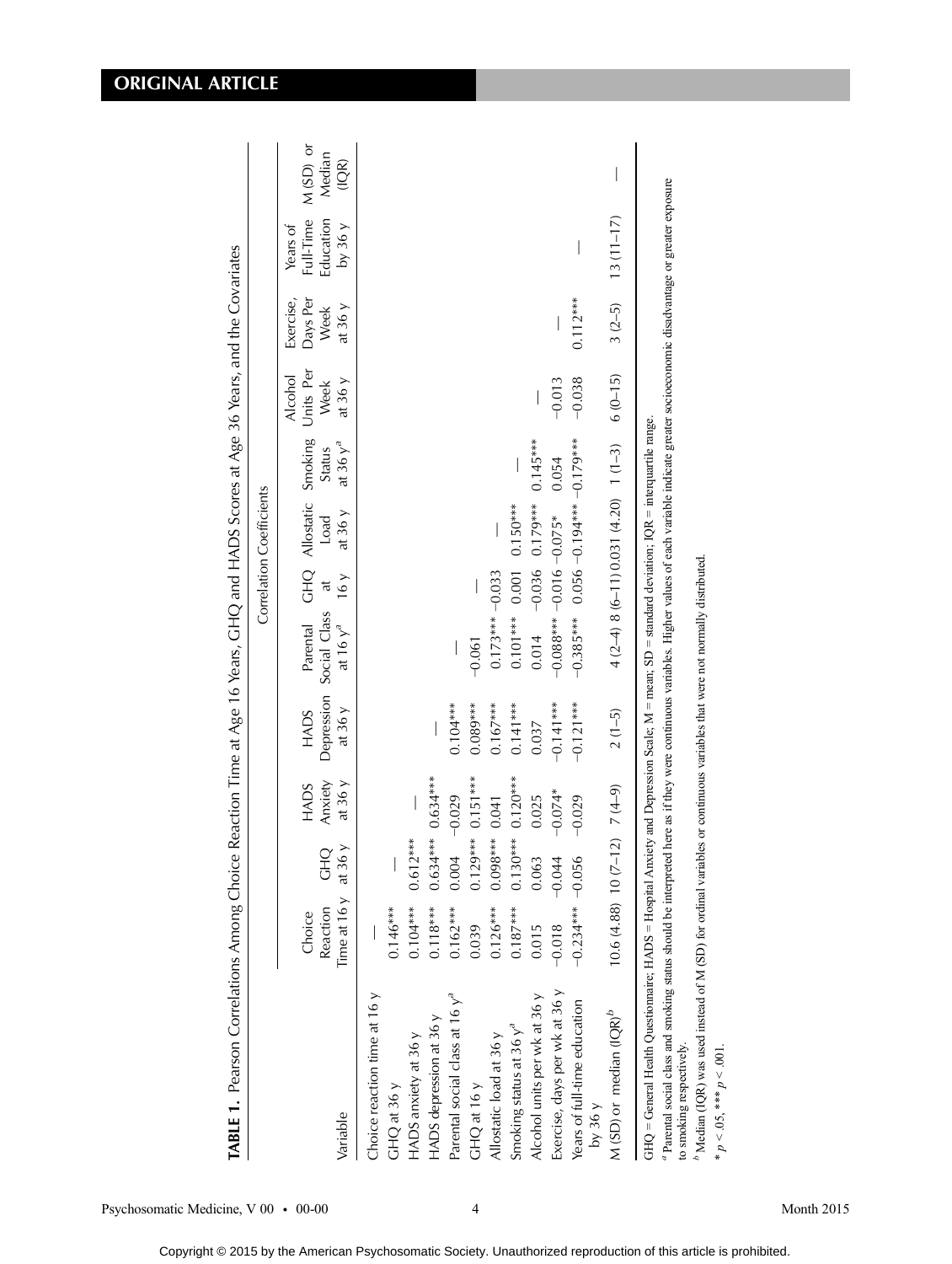| Models                             | Regression Coefficient (95% Confidence Interval) | $\boldsymbol{p}$ | Adjusted $R^2$ |
|------------------------------------|--------------------------------------------------|------------------|----------------|
| Model 1                            |                                                  |                  |                |
| Choice reaction time, per $SDa$    | 0.048 (0.016 to 0.080)                           | .003             | 0.011          |
| Model 2                            |                                                  |                  |                |
| Choice reaction time, per $SDa$    | $0.044$ (0.011 to 0.076)                         | .008             | 0.026          |
| Female sex                         | $0.038 (-0.026 \text{ to } 0.102)$               | .25              |                |
| Logged GHQ score at age 16 y       | $0.093$ (0.011 to 0.174)                         | .027             |                |
| Parental social class <sup>b</sup> |                                                  |                  |                |
| Professional                       | Reference                                        |                  |                |
| Managerial/Technical               | $-0.037$ ( $-0.158$ to 0.083)                    | .54              |                |
| Skilled nonmanual                  | $-0.082$ ( $-0.217$ to 0.053)                    | .23              |                |
| Skilled manual                     | $-0.107$ ( $-0.226$ to 0.012)                    | .079             |                |
| Semiskilled                        | $-0.029$ ( $-0.167$ to 0.109)                    | .68              |                |
| Unskilled                          | $-0.205$ ( $-0.372$ to $-0.038$ )                | .016             |                |
| Years of full-time education       | $-0.012$ ( $-0.024$ to $-0.001$ )                | .033             |                |
| Model 3                            |                                                  |                  |                |
| Choice reaction time, per $SDa$    | $0.037$ (0.005 to 0.069)                         | .026             | 0.057          |
| Female sex                         | $0.034 (-0.032$ to 0.099)                        | .32              |                |
| Logged GHQ score at age 16 y       | 0.103 (0.020 to 0.185)                           | .015             |                |
| Parental social class <sup>b</sup> |                                                  |                  |                |
| Professional                       | Reference                                        |                  |                |
| Managerial/Technical               | $-0.043$ ( $-0.164$ to 0.077)                    | .48              |                |
| Skilled nonmanual                  | $-0.086 (-0.221$ to 0.048)                       | .20              |                |
| Skilled manual                     | $-0.127$ (-0.246 to $-0.078$ )                   | .037             |                |
| Semiskilled                        | $-0.051$ ( $-0.189$ to 0.088)                    | .47              |                |
| Unskilled                          | $-0.223$ ( $-0.391$ to $-0.056$ )                | .009             |                |
| Years of full-time education       | $-0.009$ ( $-0.020$ to 0.002)                    | .13              |                |
| Smoking status                     |                                                  |                  |                |
| Never smoker                       | Reference                                        |                  |                |
| Ex-smoker                          | $-0.006$ ( $-0.085$ to 0.074)                    | .89              |                |
| Current smoker                     | $0.080$ (0.001 to 0.159)                         | .046             |                |
| Alcohol units per week             |                                                  |                  |                |
| None                               | $0.071$ (-0.005 to 0.147)                        | .068             |                |
| $\leq$ 14 (women)/ $\leq$ 21 (men) | Reference                                        |                  |                |
| $\geq$ 15 (women)/ $\geq$ 22 (men  | $0.034 (-0.050$ to $0.117)$                      | .43              |                |
| Exercise (brisk walking), d/wk     | $-0.016$ ( $-0.030$ to $-0.003$ )                | .019             |                |
| Model 4                            |                                                  |                  |                |
| Choice reaction time, per $SDa$    | 0.035 (0.002 to 0.068)                           | .035             | 0.041          |
| Female sex                         | $0.055$ (-0.010 to 0.127)                        | .092             |                |
| Logged GHQ score at age 16 y       | $0.101$ (0.018 to 0.183)                         | .016             |                |
| Parental social class <sup>b</sup> |                                                  |                  |                |
| Professional                       | Reference                                        |                  |                |
| Managerial/Technical               | $-0.046$ ( $-0.166$ to 0.074)                    | .46              |                |
| Skilled nonmanual                  | $-0.091$ ( $-0.226$ to 0.043)                    | .18              |                |

TABLE 2. The Association Between Choice Reaction Time at Age 16 Years With GHQ Scores at Age 36 Years (Unadjusted and Adjusted Models)

Continued next page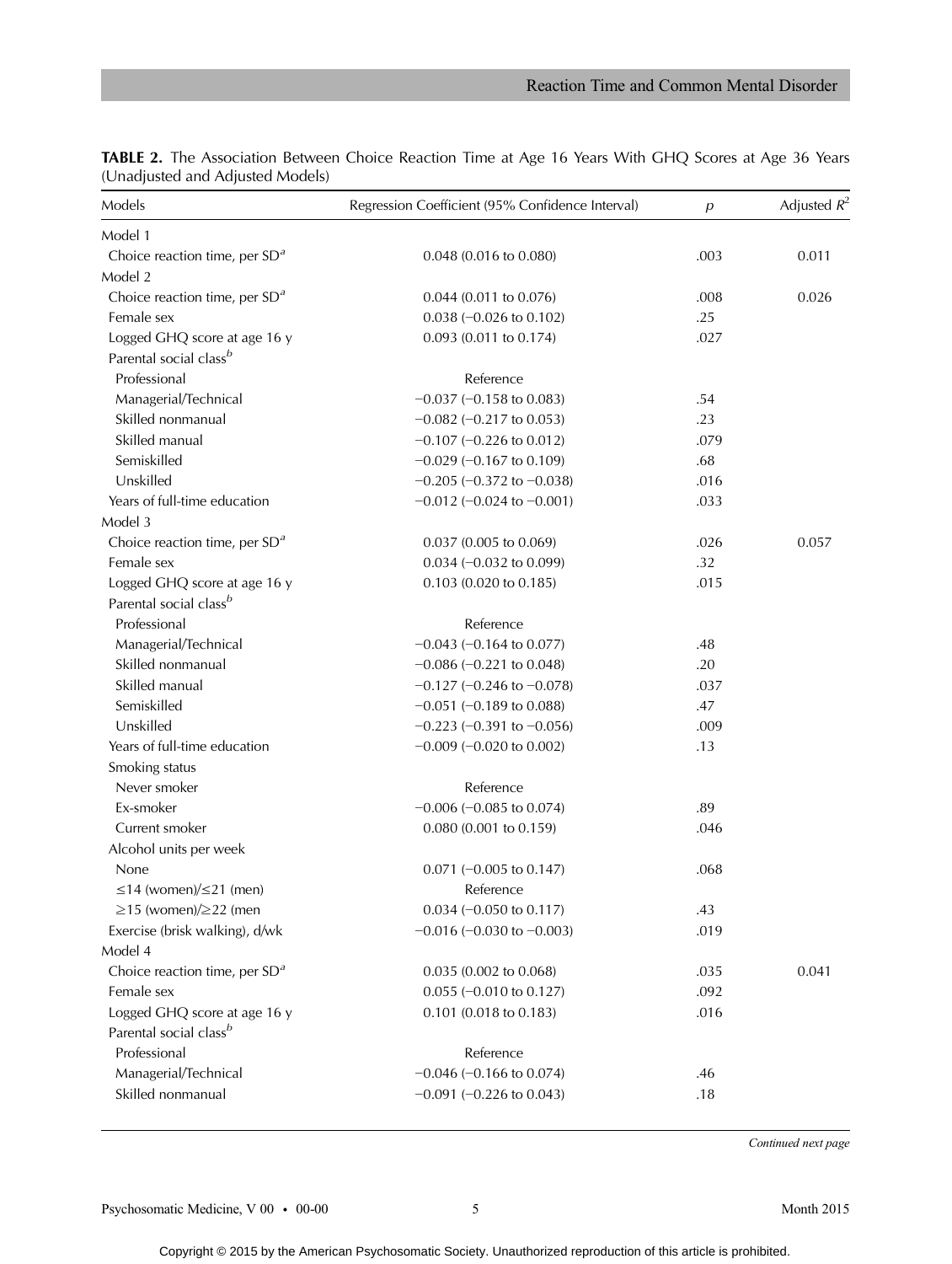#### TABLE 2. (Continued)

| Models                             | Regression Coefficient (95% Confidence Interval) | $\boldsymbol{p}$ | Adjusted $R^2$ |
|------------------------------------|--------------------------------------------------|------------------|----------------|
| Skilled manual                     | $-0.128$ (-0.247 to $-0.009$ )                   | .035             |                |
| Semiskilled                        | $-0.056$ ( $-0.195$ to 0.083)                    | .43              |                |
| Unskilled                          | $-0.237$ ( $-0.406$ to $-0.069$ )                | .006             |                |
| Years of full-time education       | $-0.009$ ( $-0.020$ to 0.002)                    | .14              |                |
| Smoking status                     |                                                  |                  |                |
| Never smoker                       | Reference                                        |                  |                |
| Ex-smoker                          | $-0.01$ ( $-0.089$ to 0.070)                     | .81              |                |
| Current smoker                     | $0.079(0.001)$ to $0.158$ )                      | .048             |                |
| Alcohol units per week             |                                                  |                  |                |
| None                               | $0.093(0.011)$ to $0.174$ )                      | .026             |                |
| $\leq$ 14 (women)/ $\leq$ 21 (men) | Reference                                        |                  |                |
| $\geq$ 15 (women)/ $\geq$ 22 (men  | $-0.049$ ( $-0.171$ to 0.073)                    | .43              |                |
| Exercise (brisk walking), d/wk     | $-0.015$ ( $-0.028$ to $-0.112$ )                | .032             |                |
| Allostatic load                    | $0.003$ (-0.005 to 0.011)                        | .40              |                |

SD = standard deviation; GHQ = General Health Questionnaire.

<sup>a</sup> Data presented are unstandardized regression coefficients indicating the association between 1-SD increment in choice reaction time and the logged GHO score.

 $<sup>b</sup>$  The numbers in each category of parental social class are as follows: professional, 71; managerial/technical, 157; skilled nonmanual, 96; skilled</sup> manual, 242; Semiskilled, 96; and unskilled, 43.

anxiety score and HADS depression score at 36 years did not differ significantly by sex. In the case of logged GHQ score, the coefficient for the interaction term was −0.028  $(p = .38)$ . In the case of square-root-transformed HADS anxiety or HAD depression scores, the coefficients for the interaction terms were −0.022 ( $p = .70$ ) and −0.099 ( $p =$ .14), respectively. Hence, in each case, the strength of the association between reaction time and the mental health measure was slightly stronger in women than in men, but none of these differences were statistically significant. In the linear regression analyses, we therefore pooled data for men and women.

Table 2 shows the results of linear regression analyses of the relation between choice reaction time at age 16 years, expressed as SD scores, and logged GHQ scores at age 36 years. In the unadjusted Model 1, 1-SD longer choice reaction time was associated with a 5% (95% confidence interval [CI] = 2%∓8%) higher GHQ score. This model explained 1% of the variance in GHQ score. Adjustment for sex, GHQ score at age 16 years, parental socioeconomic status, years of full-time education (Model 2), then in addition for health behaviors at age 36 years (Model 3), and then allostatic load at age 36 years (Model 4) had negligible effects on this association. Adding the covariates did little to increase the predictive power of the initial model: the model containing all the covariates explained the most variance in GHQ score at 4.1%. The results of Sobel-Goodman mediation tests confirmed that education, allostatic load, and the health behaviors had no significant mediating effects.

Table 3 shows the results of linear regression analyses of the relation between choice reaction time at age 16 years, expressed as SD scores, and HADS anxiety scores at age 36 years. In the unadjusted Model 1, 1-SD longer choice reaction time at age 16 years was associated with an increase in the square-root–transformed HADS anxiety score at age 36 years of 0.06 (95% CI = 0.01−0.12). This model explained 0.6% of the variance in the HADS anxiety score. Adjustment for sex, GHQ score at age 16 years, parental social class, and years of full-time education (Model 2) had little attenuating effect on this association. Further adjustment for health behaviors (Model 3) weakened the association, and it became of borderline significance. Additional adjustment for allostatic load (Model 4) had only slight attenuating effects. Model 3 explained the largest proportion of the variance, at 5.9%. Results of Sobel-Goodman mediation tests showed that of the health behaviors, only current smoking status had a significant mediating effect ( $p = .038$ ). Of the total effect of reaction time at age 16 years on HADS anxiety score at age 36 years, 17% was mediated through smoking status.

Table 4 shows the results of linear regression analyses of the relation between choice reaction time at age 16 years, expressed as SD scores, and HADS depression scores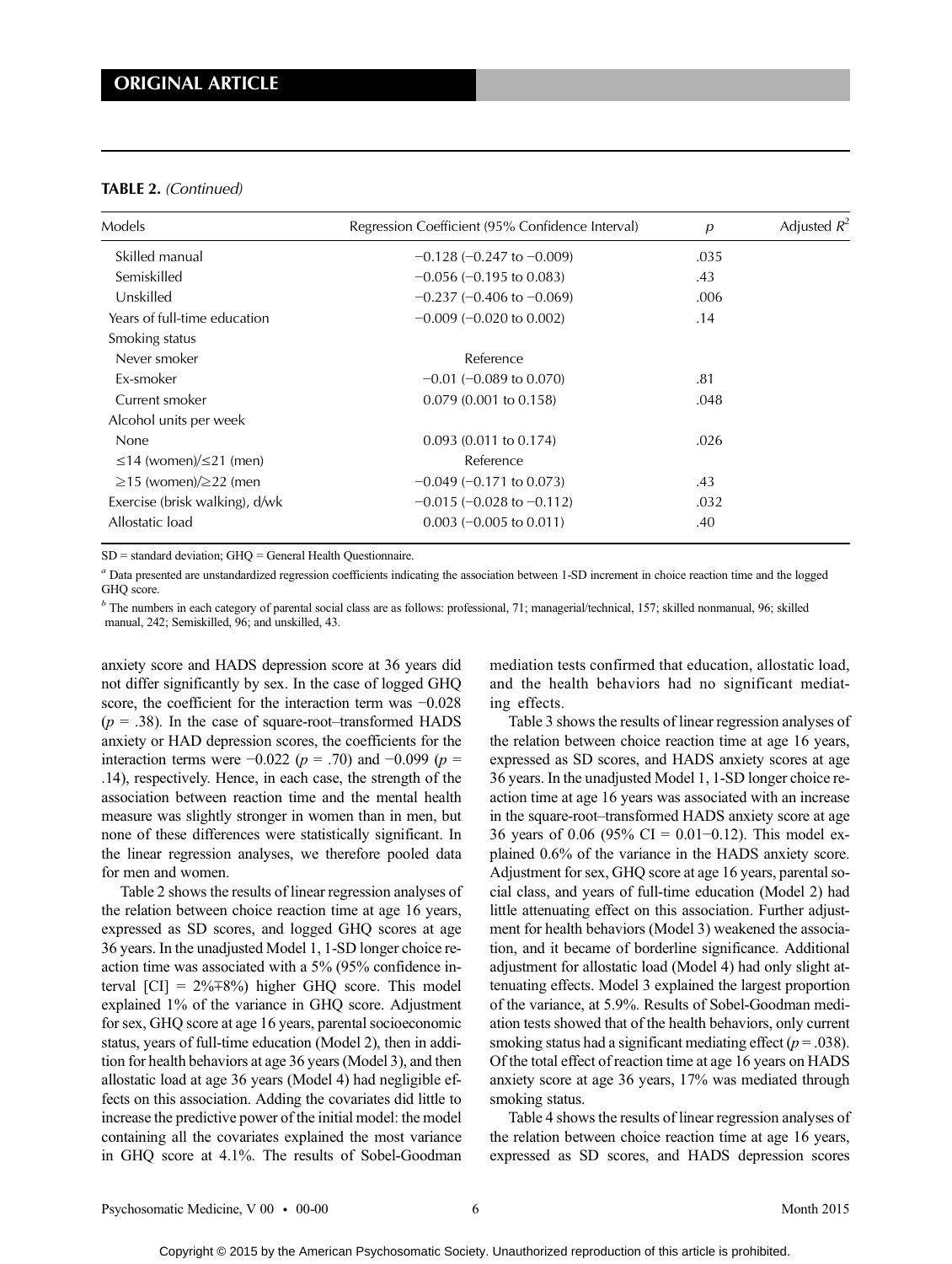| Models                             | Regression Coefficient (95% Confidence Interval) | p    | Adjusted $R^2$ |
|------------------------------------|--------------------------------------------------|------|----------------|
| Model 1                            |                                                  |      |                |
| Choice reaction time, per $SDa$    | 0.064 (0.009 to 0.118)                           | .023 | 0.006          |
| Model 2                            |                                                  |      |                |
| Choice reaction time, per $SDa$    | $0.062$ (0.005 to 0.118)                         | .031 | 0.037          |
| Female sex                         | 0.162 (0.051 to 0.273)                           | .004 |                |
| Logged GHQ score at age 16 y       | 0.165 (0.022 to 0.307)                           | .023 |                |
| Parental social class <sup>b</sup> |                                                  |      |                |
| Professional                       | Reference                                        |      |                |
| Managerial/Technical               | $0.067$ (-0.141 to 0.275)                        | .53  |                |
| Skilled nonmanual                  | $0.080 (-0.153$ to 0.314)                        | .50  |                |
| Skilled manual                     | $0.010 (-0.196 \text{ to } 0.217)$               | .92  |                |
| Semiskilled                        | $-0.043$ ( $-0.282$ to 0.197)                    | .73  |                |
| Unskilled                          | $-0.205$ ( $-0.495$ to 0.086)                    | .17  |                |
| Years of full-time education       | $-0.006$ ( $-0.026$ to 0.013)                    | .54  |                |
| Model 3                            |                                                  |      |                |
| Choice reaction time, per $SDa$    | $0.048 (-0.008 \text{ to } 0.104)$               | .095 | 0.059          |
| Female sex                         | 0.147 (0.034 to 0.261)                           | .011 |                |
| Logged GHQ score at age 16 y       | 0.176 (0.033 to 0.319)                           | .016 |                |
| Parental social class <sup>b</sup> |                                                  |      |                |
| Professional                       | Reference                                        |      |                |
| Managerial/Technical               | $0.062$ (-0.146 to 0.271)                        | .56  |                |
| Skilled nonmanual                  | $0.082$ (-0.151 to 0.315)                        | .49  |                |
| Skilled manual                     | $-0.013$ ( $-0.209$ to 0.194)                    | .90  |                |
| Semiskilled                        | $-0.070$ ( $-0.309$ to 0.170)                    | .57  |                |
| Unskilled                          | $-0.228 (-0.518$ to 0.062)                       | .12  |                |
| Years of full-time education       | $0.001$ (-0.019 to 0.020)                        | .97  |                |
| Smoking status                     |                                                  |      |                |
| Never smoker                       | Reference                                        |      |                |
| Ex-smoker                          | $0.056$ (-0.082 to 0.194)                        | .43  |                |
| Current smoker                     | 0.189 (0.052 to 0.325)                           | .019 |                |
| Alcohol units per week             |                                                  |      |                |
| <b>None</b>                        | $0.158(0.026 \text{ to } 0.289)$                 | .019 |                |
| $\leq$ 14 (women)/ $\leq$ 21 (men) | Reference                                        |      |                |
| $\geq$ 15 (women)/ $\geq$ 22 (men  | $0.009$ (-0.135 to 0.154)                        | .90  |                |
| Exercise (brisk walking), d/wk     | $-0.020$ ( $-0.044$ to 0.003)                    | .091 |                |
| Model 4                            |                                                  |      |                |
| Choice reaction time, per $SDa$    | $0.046$ (-0.010 to 0.103)                        | .11  | 0.040          |
| Female sex                         | $0.157$ (0.041 to 0.273)                         | .008 |                |
| Logged GHQ score at age 16 y       | $0.176$ (0.032 to 0.319)                         | .016 |                |
| Parental social class <sup>b</sup> |                                                  |      |                |
| Professional                       | Reference                                        |      |                |
| Managerial/Technical               | $0.057$ (-0.152 to 0.266)                        | .59  |                |
| Skilled nonmanual                  | $0.081 (-0.152 \text{ to } 0.314)$               | .50  |                |

TABLE 3. The Association Between Choice Reaction Time at Age 16 Years With the Hospital Anxiety and Depression Scale Anxiety Subscale Score At Age 36 Years (Unadjusted and Adjusted Models)

Continued next page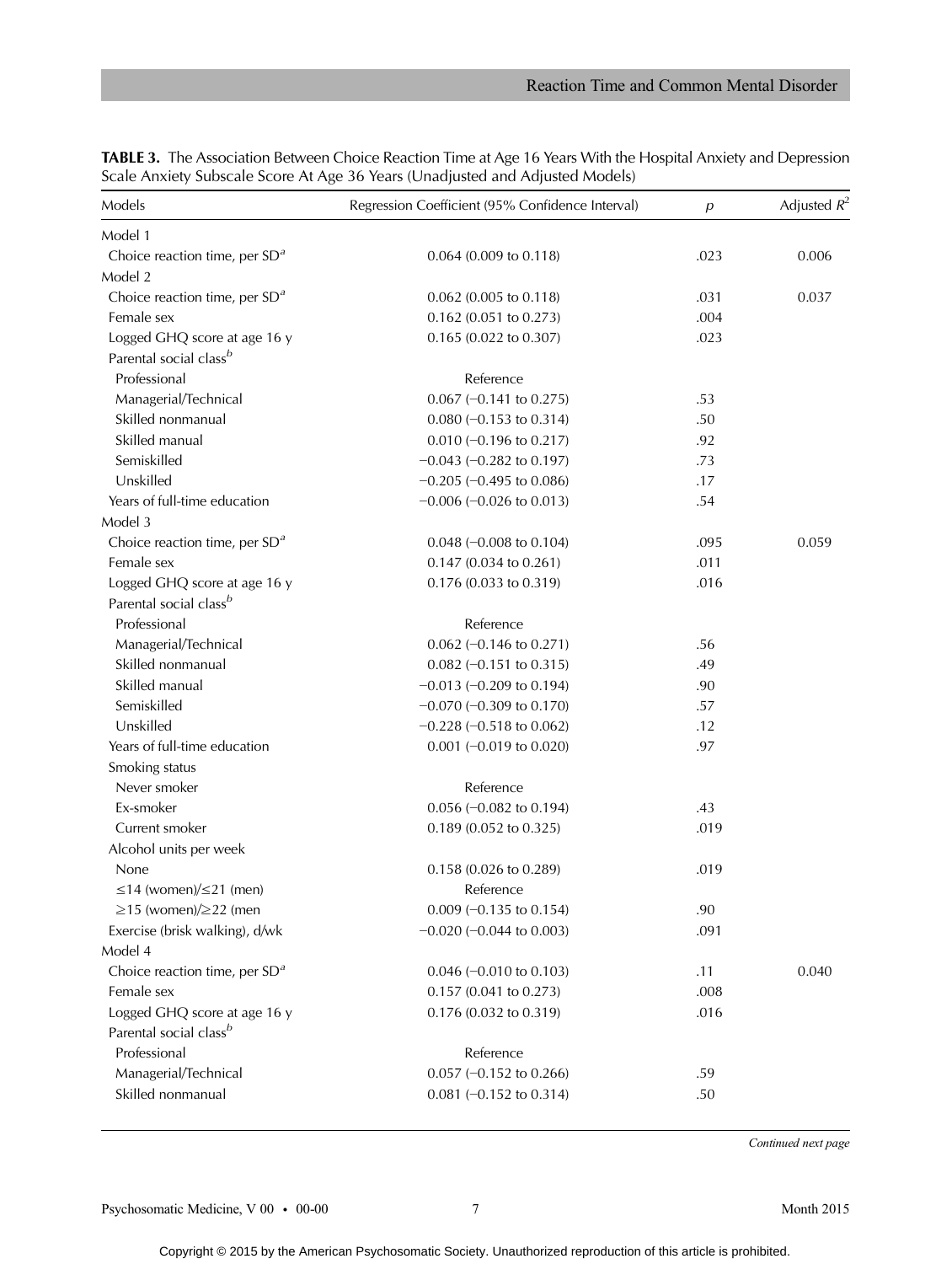### TABLE 3. (Continued)

| Models                             | Regression Coefficient (95% Confidence Interval) | $\overline{p}$ | Adjusted $R^2$ |
|------------------------------------|--------------------------------------------------|----------------|----------------|
| Skilled manual                     | $-0.018 (-0.224 \text{ to } 0.189)$              | .86            |                |
| Semiskilled                        | $-0.079$ ( $-0.319$ to 0.162)                    | .52            |                |
| Unskilled                          | $-0.239$ ( $-0.531$ to 0.052)                    | .11            |                |
| Years of full-time education       | $0.001$ (-0.018 to 0.021)                        | .89            |                |
| Allostatic load                    | $0.006 (-0.007 \text{ to } 0.020)$               | .37            |                |
| Smoking status                     |                                                  |                |                |
| <b>Never</b>                       | Reference                                        |                |                |
| Ex-smoker                          | $0.056 (-0.083 \text{ to } 0.193)$               | .43            |                |
| Current smoker                     | $0.185(0.048 \text{ to } 0.322)$                 | .008           |                |
| Alcohol units per week             |                                                  |                |                |
| None                               | $0.153(0.021)$ to $0.285$ )                      | .023           |                |
| $\leq$ 14 (women)/ $\leq$ 21 (men) | Reference                                        |                |                |
| $\geq$ 15 (women)/ $\geq$ 22 (men  | $0.002$ (-0.142 to 0.147)                        | .97            |                |
| Exercise (brisk walking), d/wk     | $-0.020$ ( $-0.043$ to 0.004)                    | .10            |                |

SD = standard deviation; GHQ = General Health Questionnaire.

<sup>a</sup> Data presented are unstandardized regression coefficients indicating the association between 1-SD increment in choice reaction time and the square-root–transformed HADS anxiety score.

 $<sup>b</sup>$  The numbers in each category of parental social class are as follows: professional, 71; managerial/technical, 157; skilled nonmanual, 96; skilled</sup> manual, 242; semiskilled, 96; and unskilled, 43.

at age 36 years. In the unadjusted Model 1, 1-SD longer choice reaction time was associated with an increase in the square root–transformed HADS depression score of 0.10 (95% CI = 0.03–0.16). This amounts to 1.1% of the variance. After adjustment for sex, GHQ score at age 16 years, parental socioeconomic status, and years of fulltime education (Model 2), this association became of borderline statistical significance. It was further attenuated and no longer significant after additional adjustment for health behaviors (Model 3) and allostatic load (Model 4). Model 3 explained 9.9% of the variance in HADS depression score. Results of Sobel-Goodman mediating tests showed that before adjusting for any of the covariates, allostatic load and years of full-time education each had a significant mediating effect on this association: 17% was mediated through allostatic load ( $p = .010$ ) and 26% through years of full-time education ( $p = .005$ ). After adjustment for the other covariates, the percentage mediated by allostatic load fell slightly to  $16\%$  ( $p = .074$ ) and that mediated through education fell to 20% ( $p = .059$ ), and in neither case were these statistically significant at conventional levels.

In total, 18% of the participants who had data on reaction time at age 16 years and mental health at age 36 years had missing data on one or more of the covariates, primarily allostatic load, so they were excluded from our analytical sample. To investigate whether this exclusion might have biased the associations, we reran the initial models that were adjusted for sex only in the 861 people with data on reaction time and mental health. Associations were almost identical to those found in the 705 people in our analytical sample.

### **DISCUSSION**

In this 20-year longitudinal study of 705 adolescents, boys and girls who had longer choice reaction time at age 16 years had more symptoms of anxiety and depression at age 36 years, as measured by their scores on the GHQ and the HADS anxiety and depression subscales. All these effect sizes were small. The strength of the association between reaction time and score on the GHQ persisted and was only slightly changed, after adjustment for the potential confounding or mediating variables, sex, GHQ score at age 16 years, parental social class, educational attainment, allostatic load, and health behaviors that contribute to allostatic load. The associations between reaction time and scores on the HADS anxiety and depression subscales were attenuated after these adjustments and no longer statistically significant. Formal tests of mediation showed that part of the effect of reaction time on HADS anxiety score was significantly mediated through smoking status at age 36 years. Part of the effect of reaction time on HADS depression score was mediated through cumulative allostatic load and educational attainment, but formal tests of these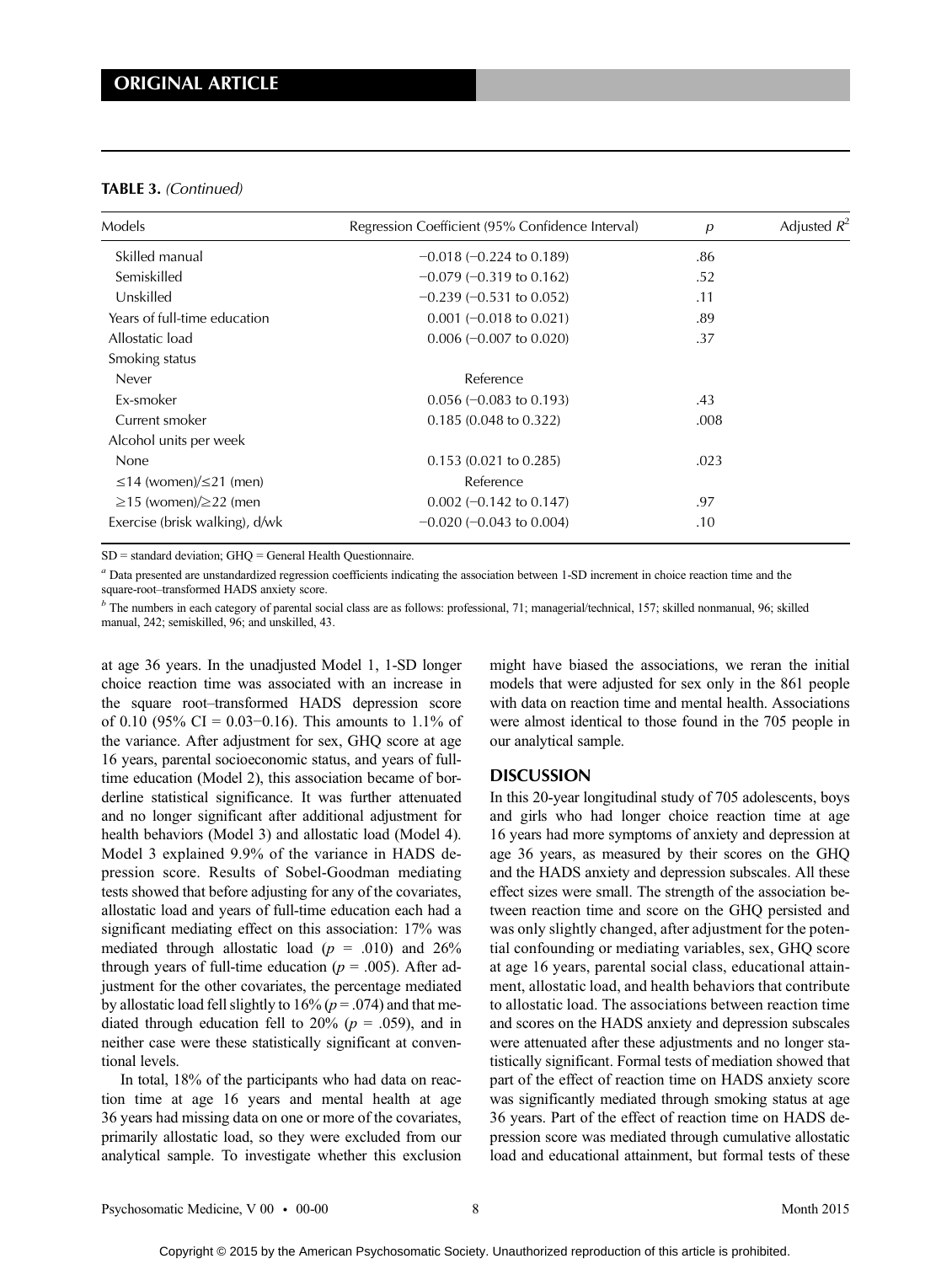| Models                             | Regression Coefficient (95% Confidence Interval) | $\overline{p}$ | Adjusted $R^2$ |
|------------------------------------|--------------------------------------------------|----------------|----------------|
| Model 1                            |                                                  |                |                |
| Choice reaction time, per $SDa$    | $0.097$ (0.032 to 0.163)                         | .004           | 0.011          |
| Model 2                            |                                                  |                |                |
| Choice reaction time, per $SDa$    | $0.064 (-0.003$ to $0.130)$                      | .062           | 0.043          |
| Female sex                         | $0.011$ (-0.122 to 0.143)                        | .88            |                |
| Logged GHQ score at age 16 y       | $0.213(0.043 \text{ to } 0.383)$                 | .014           |                |
| Parental social class <sup>b</sup> |                                                  |                |                |
| Professional                       | Reference                                        |                |                |
| Managerial/Technical               | 0.173 ( $-0.076$ to 0.422)                       | .17            |                |
| Skilled nonmanual                  | $0.140 (-0.138$ to $0.419)$                      | .32            |                |
| Skilled manual                     | 0.219 ( $-0.027$ to 0.465)                       | .081           |                |
| Semiskilled                        | $0.293$ (0.008 to 0.579)                         | .044           |                |
| Unskilled                          | $0.082 (-0.264 \text{ to } 0.429)$               | .64            |                |
| Years of full-time education       | $-0.031$ ( $-0.054$ to $-0.007$ )                | .010           |                |
| Model 3                            |                                                  |                |                |
| Choice reaction time, per $SDa$    | $0.053 (-0.013$ to $0.119)$                      | .11            | 0.099          |
| Female sex                         | $-0.042$ ( $-0.175$ to 0.091)                    | .54            |                |
| Logged GHQ score at age 16 y       | 0.240 (0.072 to 0.407)                           | .005           |                |
| Parental social class <sup>b</sup> |                                                  |                |                |
| Professional                       | Reference                                        |                |                |
| Managerial/Technical               | $0.170 (-0.075$ to 0.414)                        | .17            |                |
| Skilled nonmanual                  | $0.111 (-0.162 \text{ to } 0.384)$               | .43            |                |
| Skilled manual                     | $0.153$ (-0.89 to 0.395)                         | .22            |                |
| Semiskilled                        | $0.225$ (-0.056 to 0.505)                        | .12            |                |
| Unskilled                          | $0.028 (-0.312$ to $0.368)$                      | .87            |                |
| Years of full-time education       | $-0.020$ ( $-0.043$ to 0.003)                    | .083           |                |
| Smoking status                     |                                                  |                |                |
| Never smoker                       | Reference                                        |                |                |
| Ex-smoker                          | $-0.123$ ( $-0.284$ to 0.039)                    | .14            |                |
| Current smoker                     | $0.143$ (-0.017 to 0.303)                        | .080           |                |
| Alcohol units per week             |                                                  |                |                |
| None                               | 0.277 (0.123 to 0.432)                           | < .001         |                |
| $\leq$ 14 (women)/ $\leq$ 21 (men) | Reference                                        |                |                |
| $\geq$ 15 (women)/ $\geq$ 22 (men  | $-0.0198 (-0.189)$ to 0.149)                     | .82            |                |
| Exercise (brisk walking), d/wk     | $-0.064$ ( $-0.091$ to $-0.036$ )                | < .001         |                |
| Model 4                            |                                                  |                |                |
| Choice reaction time, per $SDa$    | $0.046$ (-0.020 to 0.111)                        | .17            | 0.091          |
| Female sex                         | $-0.001$ ( $-0.135$ to 0.134)                    | .99            |                |
| Logged GHQ score age 16 y          | $0.239$ (0.072 to 0.405)                         | .005           |                |
| Parental social class <sup>b</sup> |                                                  |                |                |
| Professional                       | Reference                                        |                |                |
| Managerial/Technical               | $0.150 (-0.093$ to 0.393)                        | .22            |                |
| Skilled nonmanual                  | $0.107$ (-0.164 to 0.378)                        | .44            |                |

TABLE 4. The Association Between Choice Reaction Time at Age 16 Years With the Hospital Anxiety and Depression Scale Depression Subscale Score at Age 36 Years (Unadjusted and Adjusted Models)

Continued next page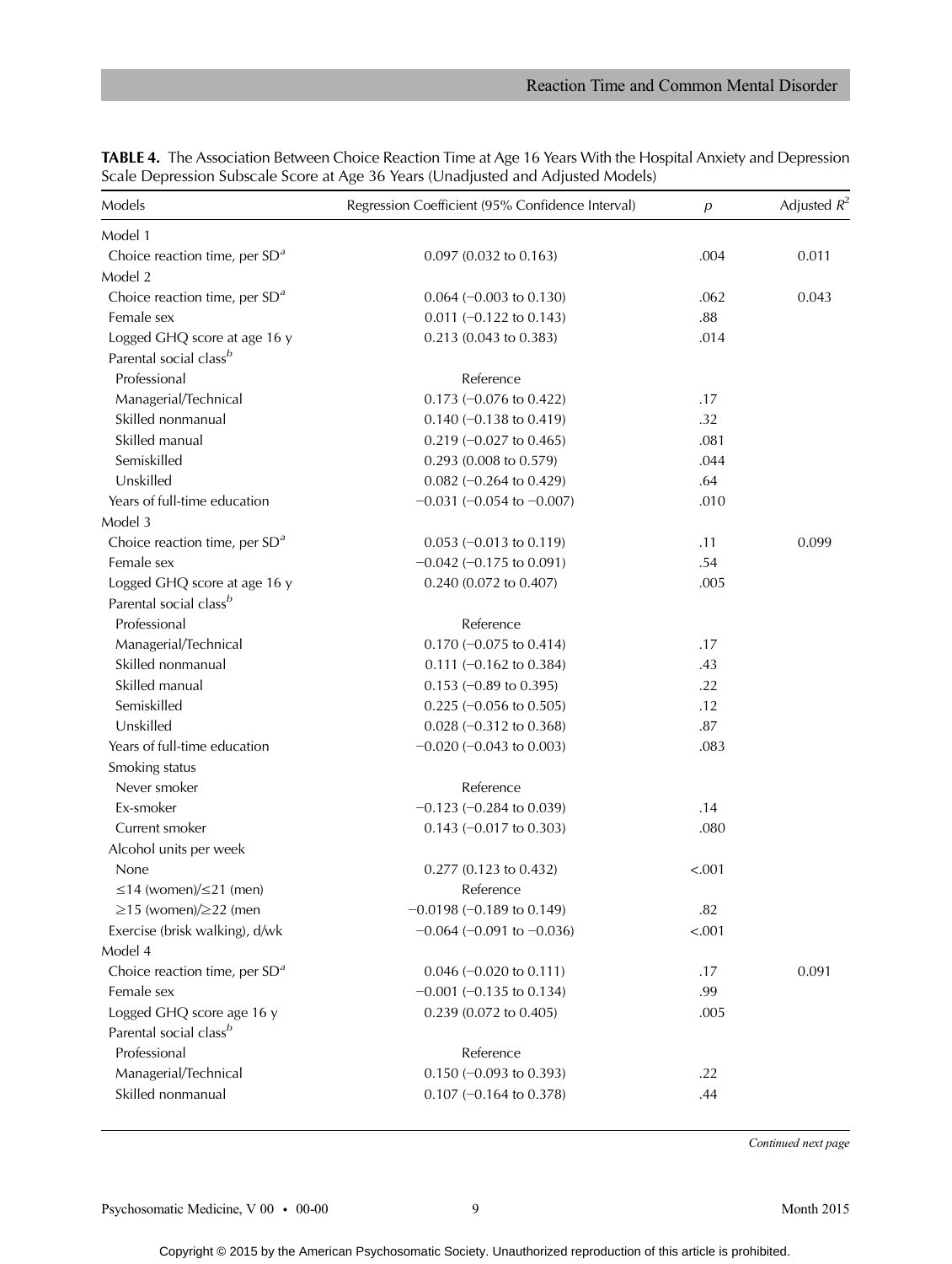#### TABLE 4. (Continued)

| Models                             | Regression Coefficient (95% Confidence Interval) | $\overline{p}$ | Adjusted $R^2$ |
|------------------------------------|--------------------------------------------------|----------------|----------------|
| Skilled manual                     | $0.133 (-0.108$ to $0.373)$                      | .28            |                |
| Semiskilled                        | $0.188 (-0.092)$ to $0.468$                      | .19            |                |
| Unskilled                          | $-0.018$ ( $-0.092$ to 0.467)                    | .92            |                |
| Years of full-time education       | $-0.017$ ( $-0.040$ to 0.006)                    | .16            |                |
| Allostatic load score              | $0.025(0.009)$ to $0.041$ )                      | .002           |                |
| Smoking status                     |                                                  |                |                |
| Nonsmoker                          | Reference                                        |                |                |
| Ex-smoker                          | $-0.131$ ( $-0.292$ to 0.030)                    | .11            |                |
| Current smoker                     | $0.149$ (0.010 to 0.309)                         | .070           |                |
| Alcohol units per week             |                                                  |                |                |
| None                               | $0.259$ (0.106 to 0.413)                         | .001           |                |
| $\leq$ 14 (women)/ $\leq$ 21 (men) | Reference                                        |                |                |
| $\geq$ 15 (women)/ $\geq$ 22 (men  | $-0.045$ ( $-0.214$ to 0.124)                    | .60            |                |
| Exercise (brisk walking), d/wk     | $-0.061$ ( $-0.088$ to $-0.034$ )                | < .001         |                |

SD = standard deviation; GHQ = General Health Questionnaire.

<sup>a</sup> Data presented are unstandardized regression coefficients indicating the association between 1-SD increment in choice reaction time and the square-root–transformed HADS depression score.

 $<sup>b</sup>$  The numbers in each category of parental social class are as follows: professional, 71; managerial/technical, 157; skilled nonmanual, 96; skilled</sup> manual, 242; semiskilled, 96; and unskilled, 43.

mediating effects did not reach conventional levels of significance after adjustment.

So far as we are aware, there have been no previous longitudinal studies of the relation between reaction time and subsequent symptoms of anxiety and depression. Crosssectional studies, mostly based on clinical samples, have found that people with more severe depressive symptoms tend to have slower reaction times and other cognitive deficits (9,42,43). These findings have generally been interpreted as indicating that the presence of depression can cause psychomotor slowing and have an adverse effect on task performance. However, that a few studies have found persisting cognitive deficits in people who have recovered from depression suggests that they may not be simply epiphenomena of depression, but may reflect enduring cognitive traits (9). The few small studies that have examined the cross-sectional relation between reaction time and anxiety disorders have found no association (7). In the present larger study, we found small but significant associations between longer reaction time in adolescence and higher scores on the GHQ and on the HADS anxiety and depression subscales 20 years later. These associations was only slightly changed by adjustment for the confounding factors, parental social class, and GHQ score at age 16 years, but were attenuated to varying degrees by adjustment for mediating factors. In the present study, there was little variance in mood among our sample: most of the participants had low scores on the GHQ and HADS. Further longitudinal

studies are needed—preferably in samples with greater variation in levels of psychological distress—to confirm our observations that longer reaction time might be a risk factor for symptoms of anxiety and depression.

We found only partial support for the hypothesis that cumulative allostatic load might mediate links between reaction time in adolescence and later symptoms of anxiety and depression. Allostatic load at age 36 years was not associated with scores on the HADS anxiety subscale or on the GHQ scale, but it was significantly positively correlated with HADS depression score. Of the total effect of reaction time in adolescence on depression scores at age 36 years, 17% was mediated through allostatic load before adjustment for covariates, although this mediating effect did not reach statistical significance after adjustment. It is possible that the potential explanatory effect of allostatic load might have been more pronounced if there had been greater variance in depression scores among our participants. A few studies have reported cross-sectional (44,45) and longitudinal associations (46) between cumulative allostatic load and severity of depressive symptoms in people 60 years and older. Our findings suggest that this link may be present at a much younger age.

In our study, people who smoked at age 36 years had higher levels of anxiety and depression. This might, at least in part, reflect the use of cigarettes as a method of relieving or coping with psychological symptoms. However, there is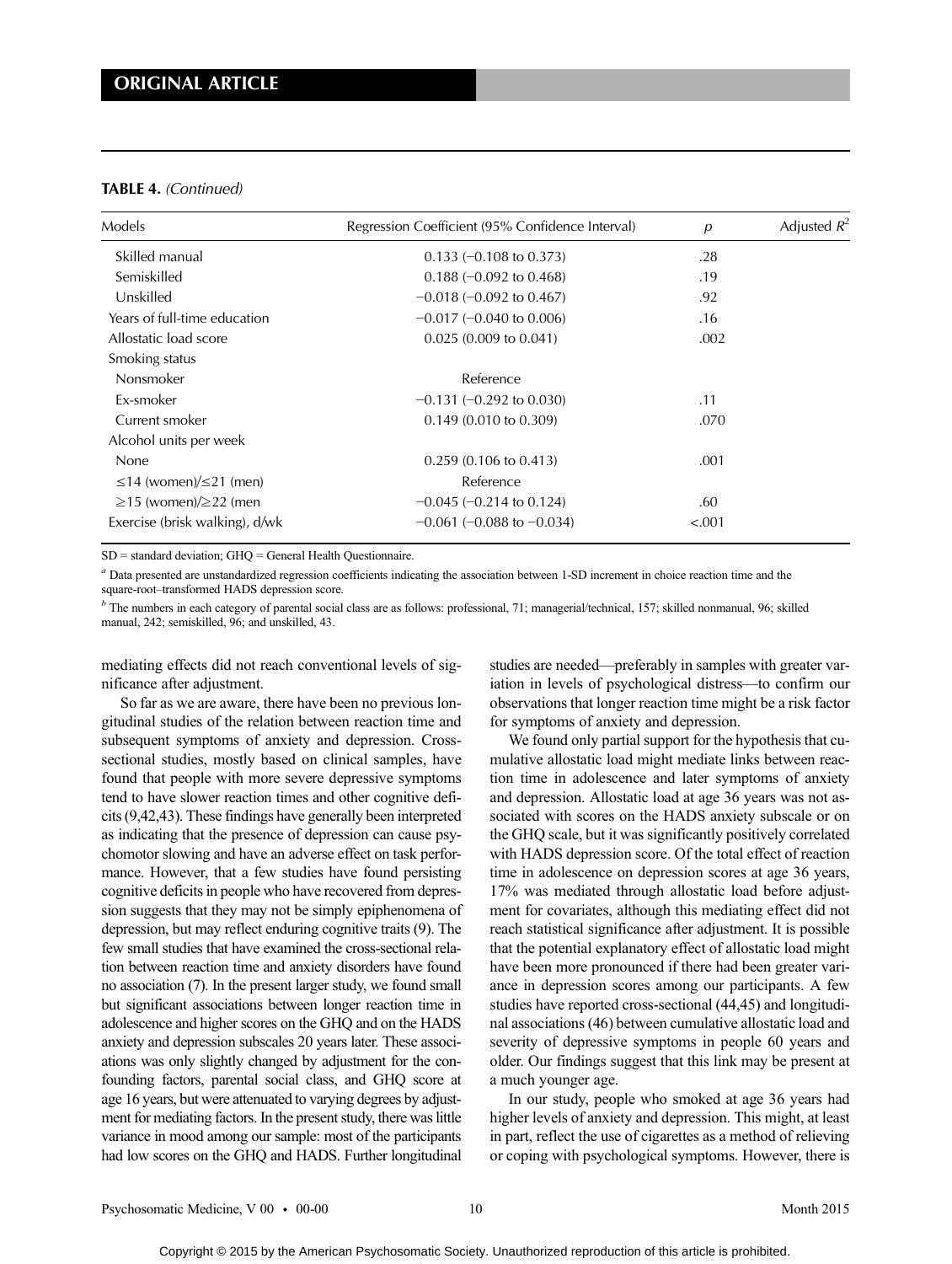a growing body of evidence that smoking in childhood or adolescence leads to increased levels of anxiety and heightened risk of developing anxiety disorders later in life (47,48). Various biological pathways may potentially underlie this link, including neurotransmitter systems, inflammation, oxidative and nitrosative stress, mitochondrial dysfunction, neurotrophins, or neurogenesis (49). Here, we found that slower reaction time at age 16 years was a significant predictor of still being a current smoker at age 36 years. Although it is impossible to be certain of the direction of the effect between smoking and poorer mental health in our study, the finding that 17% of the effect of reaction time at aged 16 years on HADS anxiety scores was mediated through current smoking could plausibly reflect the anxiogenic impact of long-term nicotine intake. Smoking is highly likely to contribute to allostatic load, but in this study, we found no evidence that allostatic load mediated the association between reaction time and HADS anxiety score. Smoking did not have a mediating role in the association between reaction time and HADS depression score.

Our study has some limitations. First, a recent review of more than 50 studies found that the factor structure of the HADS varied across studies and populations, with the number of factors ranging from one to four (50). The authors subsequently suggested that it might be more appropriate to view the HADS as an assessment of emotional distress given that it does not provide good separation between symptoms of anxiety and depression (51). In view of this, our findings using the anxiety and depression subscales need to be viewed with caution. Second, our measure of physical activity—number of brisk walks per week—may not adequately capture the extent or intensity of physical activity among our participants at age 36 years, although it is worth noting that it was significantly inversely related to HADS subscale scores. Third, we were unable to adjust for substance abuse in adolescence, which might potentially confound associations between reaction time and later symptoms of anxiety and depression. Finally, we had no data on intelligence in adolescence so we were not able to use our study sample to investigate the suggestion that faster processing speed might help explain links between higher intelligence and reduced risk of anxiety and depression (10). Reaction time is moderately correlated with intelligence (16), and there is some evidence that it accounts, to a very large extent, for the association between higher intelligence and lower mortality (52). The extent to which it explains associations between intelligence and mental health needs to be investigated in future studies.

In this prospective study of adolescents, we found that those with slower processing speed, as indexed by longer choice reaction time, reported higher levels of anxiety and depression 20 years later. Effect sizes were modest. Part of the effects of reaction time on later levels of anxiety or depression was mediated through smoking or allostatic load, respectively, although the latter's role ceased to be statistically significant after adjustment for covariates. Further prospective studies of the relation between reaction time and mental health outcomes in other samples are needed to gauge whether reaction time is a true risk factor for mental disorders and to confirm the mediating roles played by smoking and allostatic load.

Source of Funding and Conflicts of Interest: The West of Scotland Twenty-07 Study is funded by the UK Medical Research Council (MRC; MC\_US\_A540\_53462). G. Der (MC\_US\_A540\_5TK30) and C. Gale (MC-A620-5TF00) are funded by the MRC. C. Gale, I. Deary, G. Der, and G.D. Batty are members of The University of Edinburgh Centre for Cognitive Ageing and Cognitive Epidemiology, part of the cross council Lifelong Health and Wellbeing Initiative (MR/K026992/1). Funding from the Biotechnology and Biological Sciences Research Council and MRC is gratefully acknowledged. The authors have no conflicts of interest to declare.

### REFERENCES

- 1. Gorlyn M, Keilp JG, Oquendo MA, Burke AK, Sackeim HA, John Mann J. The WAIS-III and major depression: absence of VIQ/PIQ differences. J Clin Exper Neuropsychol 2006;28: 1145–57.
- 2. Smith DJ, Muir WJ, Blackwood DH. Neurocognitive impairment in euthymic young adults with bipolar spectrum disorder and recurrent major depressive disorder. Bipolar Disord 2006;  $8.40-6$
- 3. Stordal KI, Lundervold AJ, Egeland J, Mykletun A, Asbjornsen A, Landro NI, Roness A, Rund BR, Sundet K, Oedegaard KJ, Lund A. Impairment across executive functions in recurrent major depression. Nord J Psychiatry 2004; 58:41–7.
- 4. Tsourtos G, Thompson JC, Stough C. Evidence of an early information processing speed deficit in unipolar major depression. Psychol Med 2002;32:259–65.
- 5. Iverson GL. Sensitivity of computerized neuropsychological screening in depressed university students. Clin Neuropsychol 2006;20:695–701.
- 6. Cataldo MG, Nobile M, Lorusso ML, Battaglia M, Molteni M. Impulsivity in depressed children and adolescents: a comparison between behavioral and neuropsychological data. Psychiatry Res 2005;136:123–33.
- 7. Airaksinen E, Larsson M, Forsell Y. Neuropsychological functions in anxiety disorders in population-based samples: evidence of episodic memory dysfunction. J Psychiatr Res 2005;39:207–14.
- 8. Purcell R, Maruff P, Kyrios M, Pantelis C. Neuropsychological deficits in obsessive-compulsive disorder: a comparison with unipolar depression, panic disorder, and normal controls. Arch Gen Psychiatry 1998;55:415–23.
- 9. Austin MP, Mitchell P, Goodwin GM. Cognitive deficits in depression—possible implications for functional neuropathology. Br J Psychiatry 2001;178:200–6.
- 10. Gale CR, Batty GD, Tynelius P, Deary IJ, Rasmussen F. Intelligence in early adulthood and subsequent hospitalisation and admission rates for the whole range of mental disorders: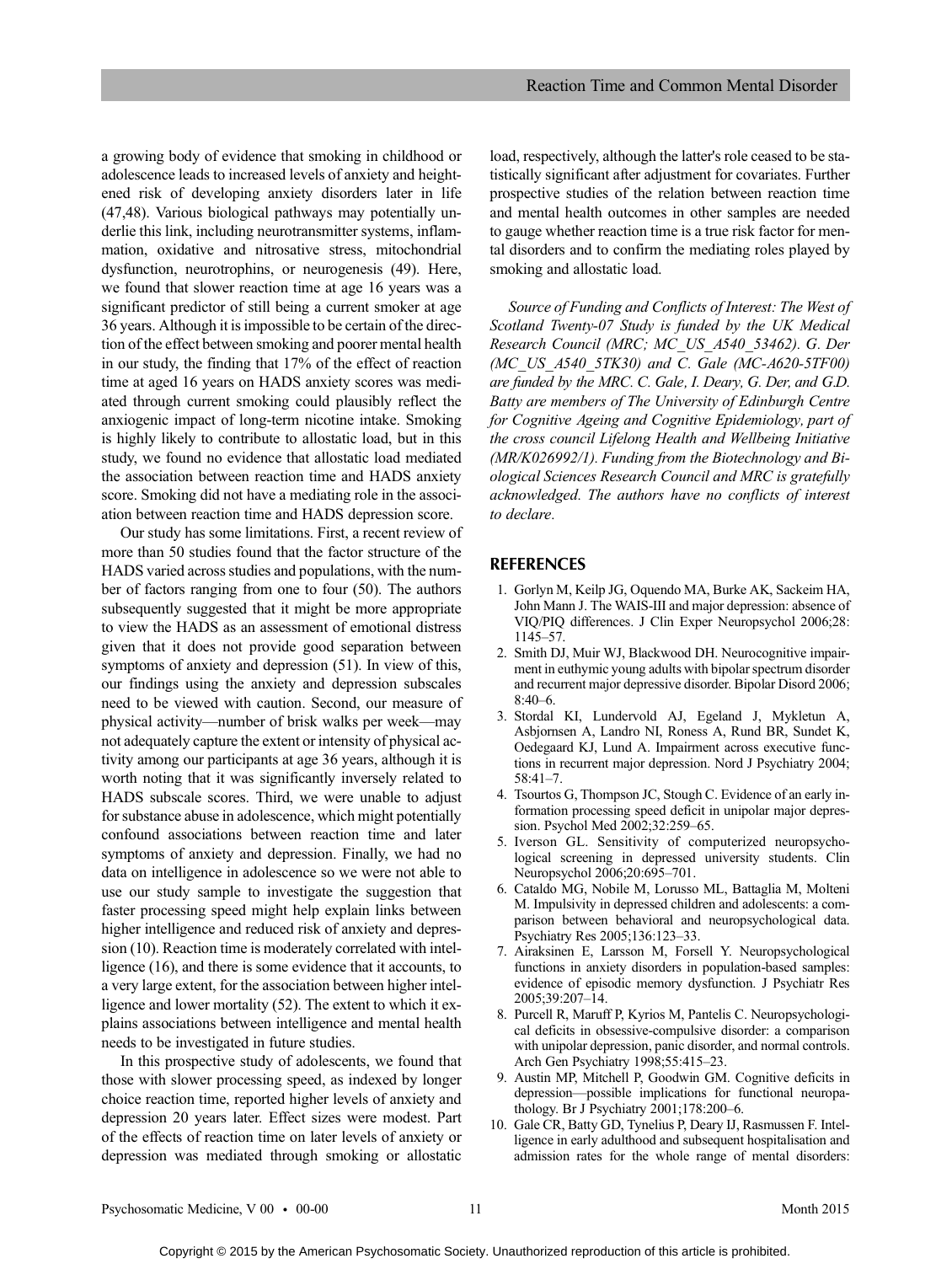longitudinal study of 1,049,663 men. Epidemiology 2010;21:  $70 - 7$ .

- 11. Gale CR, Deary IJ, Boyle SH, Barefoot J, Mortensen LH, Batty GD. Cognitive ability in early adulthood and risk of five specific psychiatric disorders in mid life: the Vietnam Experience Study. Arch Gen Psychiatry 2008;65: 1410–8.
- 12. Gale CR, Hatch SL, Batty GD, Deary IJ. Intelligence in childhood and risk of psychological distress in adulthood: the 1958 National Child Development Survey and the 1970 British Cohort Study. Intelligence 2009;37:592–9.
- 13. Austin EJ, Hofer SM, Deary IJ, Eber HW. Interactions between intelligence and personality: results from two large samples. Pers Individ Dif 2000;29:405–27.
- 14. Koenen KC, Moffitt TE, Roberts AL, Martin LT, Kubzansky L, Harrington H, Poulton R, Caspi A. Childhood IQ and adult mental disorders: a test of the cognitive reserve hypothesis. Am J Psychiatry 2009;166:50–7.
- 15. Hatch SL, Jones PB, Kuh D, Hardy R, Wadsworth ME, Richards M. Childhood cognitive ability and adult mental health in the British 1946 birth cohort. Soc Sci Med 2007; 64:2285–96.
- 16. Deary IJ, Der G, Ford G. Reaction times and intelligence differences—a population-based cohort study. Intelligence 2001;29:389–99.
- 17. Hunt E. Information processing and intelligence: where we are and where we are going. In: Sternberg RJ, Pretz JE, editors. Cognition and Intelligence: Identifying Mechanisms of Mind. Cambridge: Cambridge University Press; 2005: 1–25.
- 18. Jensen AR, Cohn SJ, Cohn CMG. Speed of informationprocessing in academically gifted youths and their siblings. Pers Individ Dif 1989;10:29–33.
- 19. Tucker-Drob EM, Briley DA, Starr JM, Deary IJ. Structure and correlates of cognitive aging in a narrow age cohort. Psychol Aging 2014;29:236–49.
- 20. Sterling P, Eyer J. Biological bases of stress-related mortality. In: Fisher S, Reason J, editors. Handbook of Life Stress, Cognition and Health. New York: Wiley; 1981: 629–49.
- 21. Seeman TE, McEwen BS, Rowe JW, Singer BH. Allostatic load as a marker of cumulative biological risk: MacArthur studies of successful aging. Proc Natl Acad Sci U S A 2001; 98:4770–5.
- 22. McEwen BS, Stellar E. Stress and the individual. Mechanisms leading to disease. Arch Intern Med 1993;153: 2093–101.
- 23. Lupien SJ, Ouellet-Morin I, Hupback A, Tu MT, Buss C, Walker D, Pruessner J, McEwen BS. Beyond the stress concept: allostatic load—a developmental, biological and cognitive perspective. In: Cicchetti D, Cohen D, editors. Developmental Psychopathology. Hoboken, NJ: Wiley; 2006.
- 24. Sapolsky RM. Why stress is bad for your brain. Science 1996; 273:749–50.
- 25. Evans GW, Schamberg MA. Childhood poverty, chronic stress, and adult working memory. Proc Natl Acad Sci U S A 2009;106:6545–9.
- 26. Beauchaine TP, Neuhaus E, Zalewski M, Crowell SE, Potapova N. The effects of allostatic load on neural systems subserving motivation, mood regulation, and social affiliation. Dev Psychopathol 2011;23:975–99.
- 27. Juster RP, McEwen BS, Lupien SJ. Allostatic load biomarkers of chronic stress and impact on health and cognition. Neurosci Biobehav Rev 2010;35:2–16.
- 28. Benzeval M, Der G, Ellaway A, Hunt K, Sweeting H, West P, Macintyre S. Cohort profile: West of Scotland Twenty-07 Study: health in the community. Int J Epidemiol 2009;38: 1215–23.
- 29. MacIntyre S, Annandale R, Ecob G, Ford JB, Maciver S, West P, Wyke S. The West of Scotland Twenty-07 Study: health in the community. In: Martin C, MacQueen D, editors. Readings for a New Public Health, Edinburgh: Edinburgh University Press; 1989.
- 30. Der G. A Comparison of the West of Scotland Twenty-07 Study Sample and the 1991 Census SARs. Glasgow: MRC Medical Sociology Unit; 1998.
- 31. Cox BJ, Huppert F, Whichelow M. The Health and Lifestyle Survey: Seven Years on. Aldershot: Dartmouth; 1993.
- 32. Goldberg DP, Williams P. A User's Guide to the General Health Questionnaire. Windsor, UK: Nfer-Nelson; 1988.
- 33. Zigmond AS, Snaith RP. The Hospital Anxiety and Depression Scale. Acta Psychiatr Scand 1983;67:361–70.
- 34. Goldberg DP, Gater R, Sartorius N, Ustun TB, Piccinelli M, Gureje O, Rutter C. The validity of two versions of the GHQ in the WHO study of mental illness in general health care. Psychol Med 1997;27:191–7.
- 35. Austin EJ, Deary IJ, Whiteman MC, Fowkes FGR, Pedersen NL, Rabbitt P, Bent N, McInnes L. Relationships between ability and personality: does intelligence contribute positively to personal and social adjustment? Pers Individ Dif 2002;32: 1391–411.
- 36. Law MR, Wald NJ, Rudnicka AR. Quantifying effect of statins on low density lipoprotein cholesterol, ischaemic heart disease, and stroke: systematic review and meta-analysis. BMJ 2003;326:1423.
- 37. Weir MR, Moser M. Diuretics and beta-blockers: is there a risk for dyslipidemia? Am Heart J 2000;139:174–83.
- 38. Sherifali D, Nerenberg K, Pullenayegum E, Cheng JE, Gerstein HC. The effect of oral antidiabetic agents on A1C levels. Diab Care 2010;38:1859–64.
- 39. Albert MA, Danielson E, Rifai N, Ridker PM, Investigators P. Effect of statin therapy on C-reactive protein levels: the pravastatin inflammation/CRP evaluation (PRINCE): a randomized trial and cohort study. JAMA 2001;286:64–70.
- 40. Office of Population Censuses and Surveys. Classification of Occupations 1980. London: HMSO; 1980.
- 41. Scottish Government. Changing Scotland's Relationship With Alcohol: A Framework for Action. Edinburgh: Scottish Government; 2009.
- 42. McDermott LM, Ebmeier KP. A meta-analysis of depression severity and cognitive function. J Affect Disord 2009;119:1–8.
- 43. Gualtieri CT, Morgan DW. The frequency of cognitive impairment in patients with anxiety, depression, and bipolar disorder: an unaccounted source of variance in clinical trials. J Clin Psychiatry 2008;69:1122–30.
- 44. Kobrosly RW, Seplaki CL, Cory-Slechta DA, Moynihan J, van Wijngaarden E. Multisystem physiological dysfunction is associated with depressive symptoms in a populationbased sample of older adults. Int J Geriatr Psychiatry 2013; 28:718–27.
- 45. Seplaki CL, Goldman N, Weinstein M, Lin YH. Measurement of cumulative physiological dysregulation in an older population. Demography 2006;43:165–83.
- 46. Goldman N, Turra CM, Glei DA, Lin YH, Weinstein M. Physiological dysregulation and changes in health in an older population. Exp Gerontol 2006;41:862–70.
- 47. Johnson JG, Cohen P, Pine DS, Klein DF, Kasen S, Brook JS. Association between cigarette smoking and anxiety disorders